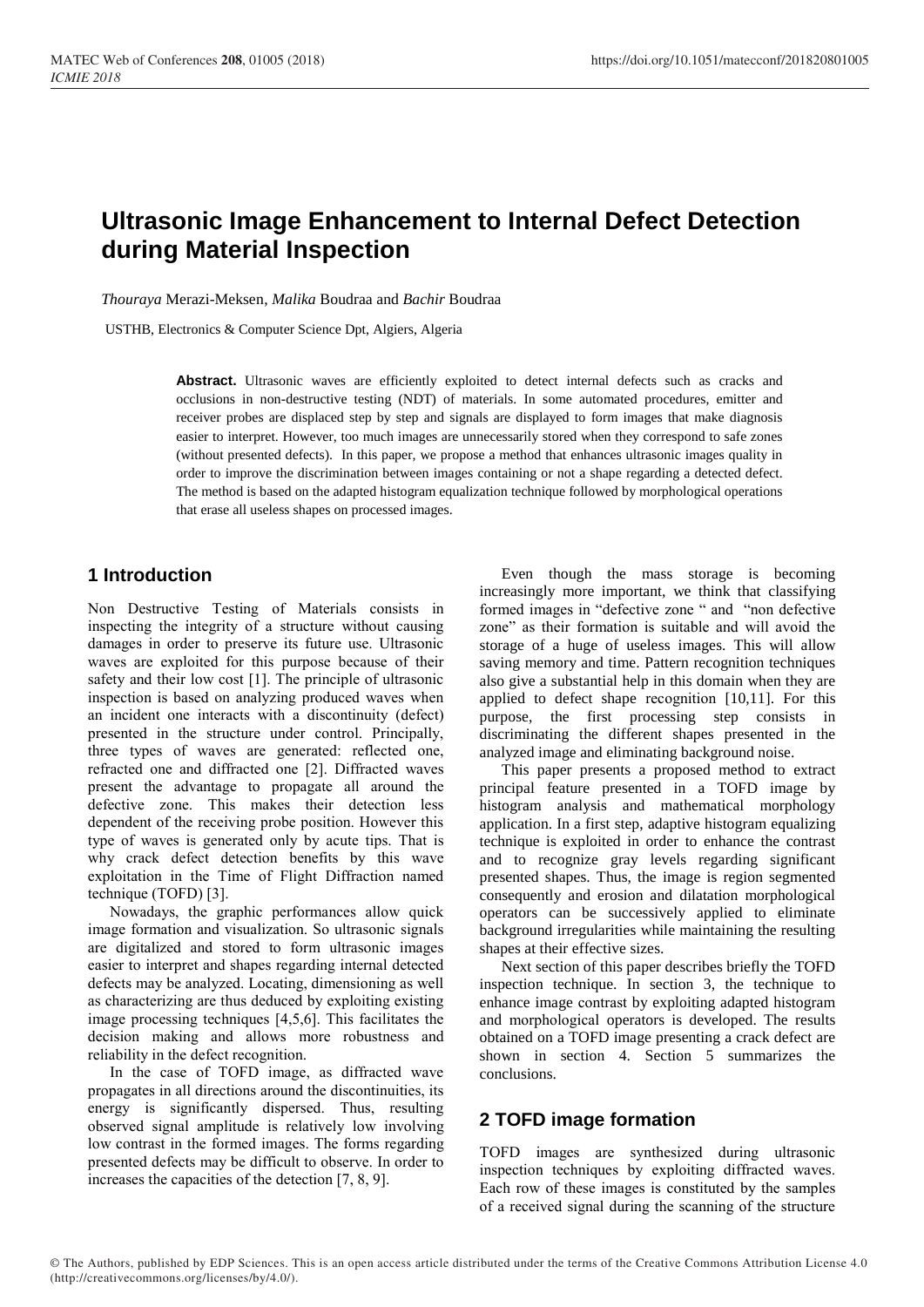under control [3]. Two probes are used: one emitting ultrasonic pulses, the other receiving diffracted waves that are generated at tips of presented discontinuities. Those two probes are maintained at equal distances and are displaced step by step, according to a straight line. At each position, the received signal is digitized and his samples will constitute the pixels of one row in the formed image. The amplitudes are displayed in grey levels, black for negative values, grey near the zero and white for maximal ones. Thus, images obtained scanning safe zones (no defect) will be uniformly grey while a white shape will appear in the image in a defective zone. Indeed, in safe zones, signals are constituted only by noise, while signal amplitude will increase in case of a presented discontinuity that has refracted the emitted ultrasonic wave. Figure 1 shows an example of a TOFD image. As both surface and the back-wall of the controlled structure produce at each probe position reflected waves (Fig. 1 (a), on each row of the image it will appear at the same columns white and black pixels regarding maximum and minimum amplitudes, forming thus the corresponding lines in the image (Fig. 1. (b), The pulse regarding a detected defect (between surface and back-wall echoes) produces a shape that can give



**Fig 1.** At each position, the samples of the received A-scan signal are displayed as pixels of a row in the formed image.The level of the grey depends of the sample amplitude. Vertical white and black lines result from surface and back-wall echoes.

The defect location is proportionally deduced by the position of its corresponding shape between surface and back-wall echoes.

### **3 Image enhancement**

Because diffracted waves propagate all around the defective area, their energy is dispersed also all around. That implies low amplitudes in representative signals, so low contrast in the formed images. The defect detection and characterization accuracies depend largely of an enhancement pre-processing phase. In this section, the histogram equalization based technique to image enhancement is described as well as its improved version.

#### **3.1 Histogram equalization**

A histogram is a graph that shows frequency of occurring of pixels intensities in the whole image [8, 9]. When a region is constituted only by noise, each pixel value has the same probability to occur. If the gray-level histogram corresponds to an image  $I(x,y)$ , composed of light objects in a dark background, object and background pixels will have grey levels grouped into two dominant modes.

Extracting objects from background returns to select a threshold *th* that separates these modes. Then any point  $(i,j)$  for which  $I(i,j) > th$  is called an object point, otherwise, the point is called a background point.

Histogram equalization allows to enhance image quality by removing superimposed dark or light fog. Equalizing the histogram leads to making it as flat as possible and apportioning initial image grey levels all over the grey level band *L*. (L=256 in most of cases). Resulting equalized histogram *p* is calculated as follows:

$$
P_n = \frac{number\ of\ pixels\ with\ intensity\ n}{total\ number\ of\ pixels} \tag{1}
$$
  

$$
n = 1, 2, 3, .... L \cdot 1
$$

And the resulting image

$$
g(i,j) = (L-1) \sum_{n=0}^{I(i,j)} p_n
$$
 (2)

The histogram equalized image *g* will be defined by

$$
g(i,j) = (L-1) \sum_{n=0}^{I(i,j)} p_n
$$
 (3)

where floor() rounds down to the nearest integer. This is equivalent to transforming the pixel intensities, *k*, of *f* by the function

$$
T(k) = floor((L - 1)\sum_{n=0}^{k} p_n \tag{4}
$$

The motivation for this transformation comes from thinking of the intensities of *f* and *g* as continuous random variables *X*, *Y* on  $[0, L - 1]$  with *Y* defined by:

$$
Y = T(X) = (L - 1) \int_0^x p_x(x) dx \tag{5}
$$

where  $p_x$  is the probability density function. *T* the cumulative distributive function of *X* multiplied by *(L−1).*

Figure 2 illustrates an example of envelopes of an histogram, before and after equalizing (respectively in (a) and (b)).



**Fig 2.** Example of histogram before equalization (a), and after equalization (b).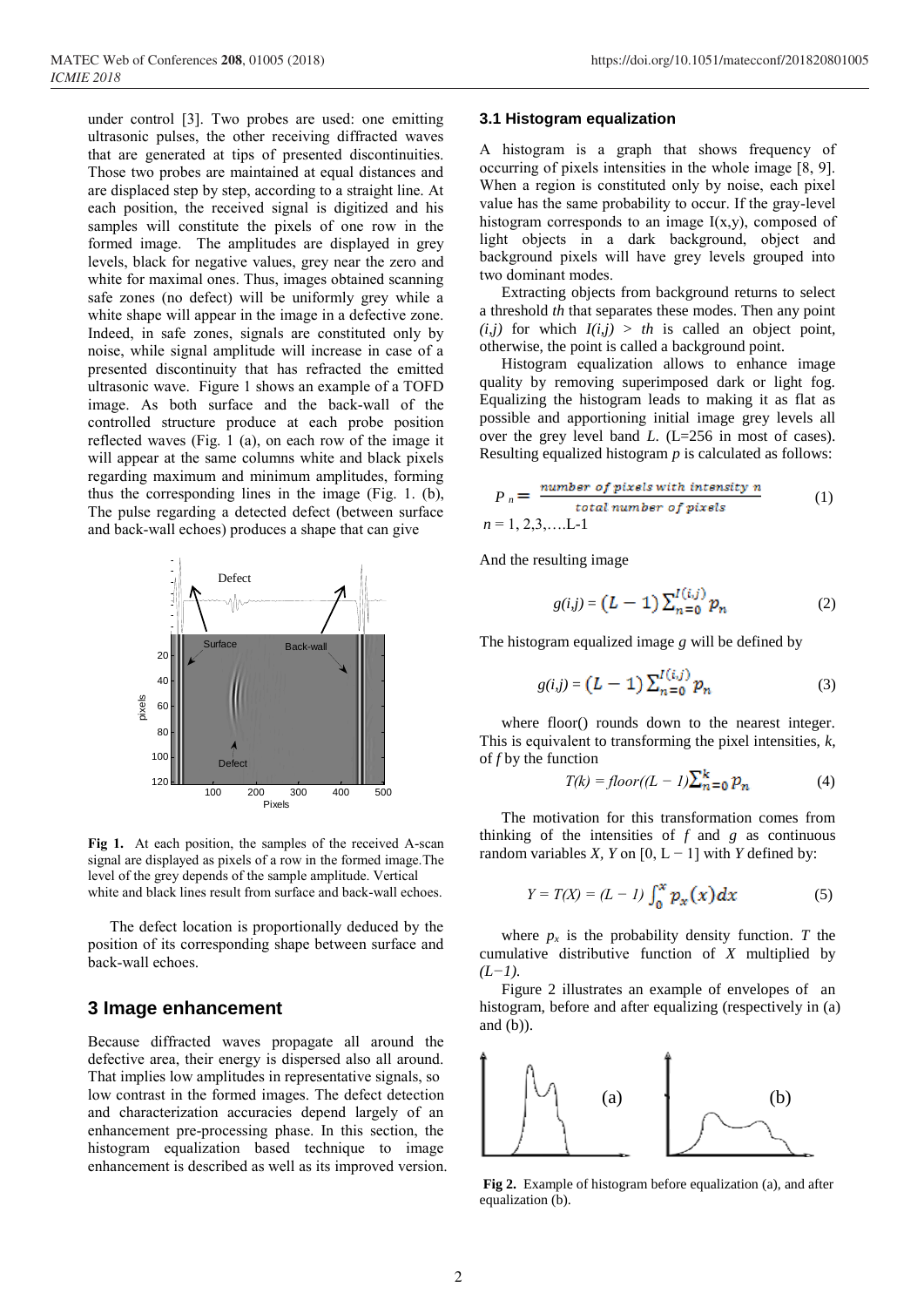While the histogram operates on the entire image, adaptive histogram operates on small regions. Thus, each region's threshold is determined depending on local image characteristics. This allows to increase contrast and facilitates detection and recognition of presented shapes. The neighboring regions are then combined using interpolation in order to eliminate induced boundaries. The contrast, especially in homogeneous areas, can be limited in order to avoid amplifying the noise which might be present in the image.

#### **3.2 Morphological operations**

Erosion is a basic morphological operation that is exploited to eliminate noise in binary images [12]. Its principle consists in scanning the image by using a structuring element with a specific form that depends on the shape to select or to suppress. The structuring element is constituted by a group of pixels and has its origin at the center. It is shifted over the image and at each pixel of the image its elements are compared with the set of the underlying pixels. If the two sets of elements match the condition defined by the set operator (*e.g.* if the set of pixels in the structuring element is a subset of the underlying image pixels), the pixel underneath the origin of the structuring element is set to a pre-defined value (0 or 1 for binary images). This operation, while eliminating artifacts, reduces processed shapes. That is why it is often followed by the dilatation operation that uses the same structuring element to enlarge the boundaries.

### **4 Application and results**

In this work a TOFD image has been formed by displacing the tandem of emitting and receiving probes on a structure where a crack is simulated by a drilled hole as illustrated in figure 3. Indeed, the circular sides reflects incident waves all around the axis just like diffracted ones. This is why this type of waves are generaly simulated by drilled holes.

The probes are moved step by step, 0.5mm 120 times producing 120 ultrasonic signals that have been used to synthetize the image constituted thus by 120 rows.



**Fig 3.** A TOFD inspection description. The receiving and emitting probes are moved step by step according to a staright line as shown by the arrow.

Figure 4(a) shows the formed image where surface echoes have been ignored. The arc of barabola corresponds to reflected waves by the drilled hole.



**Figure 4**. (a): Tofd image, formed by simulating a crack defect by a drilled hole. (b): Histogram of the image represented in (a).

The histogram of this image has been equalized (Fig.5 (a)) and the resulting image is shown in figure 5(b). In addition to defect shape (set of parabolas), the drilled hole as well as back wall echoes are visible, confirming the efficiency in image enhancing by equalizing histogram.



**Fig 5 (a).** Equalized histogram previously processed.



**Fig 5 (b).** Resulting image.

Considering the resulting histogram, it appears that significant gray levels are peaks between 50 and 200. So, the binarization can be performed by cancelling insignificant pixels (gray levels greater than 200 and less than 50). Figure  $6(a)$  shows obtained binary image where the pertinent features are discriminated: namely the drilled hole, the reflected waves that simulate the diffracted ones and the backwall echoes (at the right of the image).

Background noise has been removed by exploiting erosion technique as explained in previous section. The structuring element has been chosen as a disk of 2 pixels